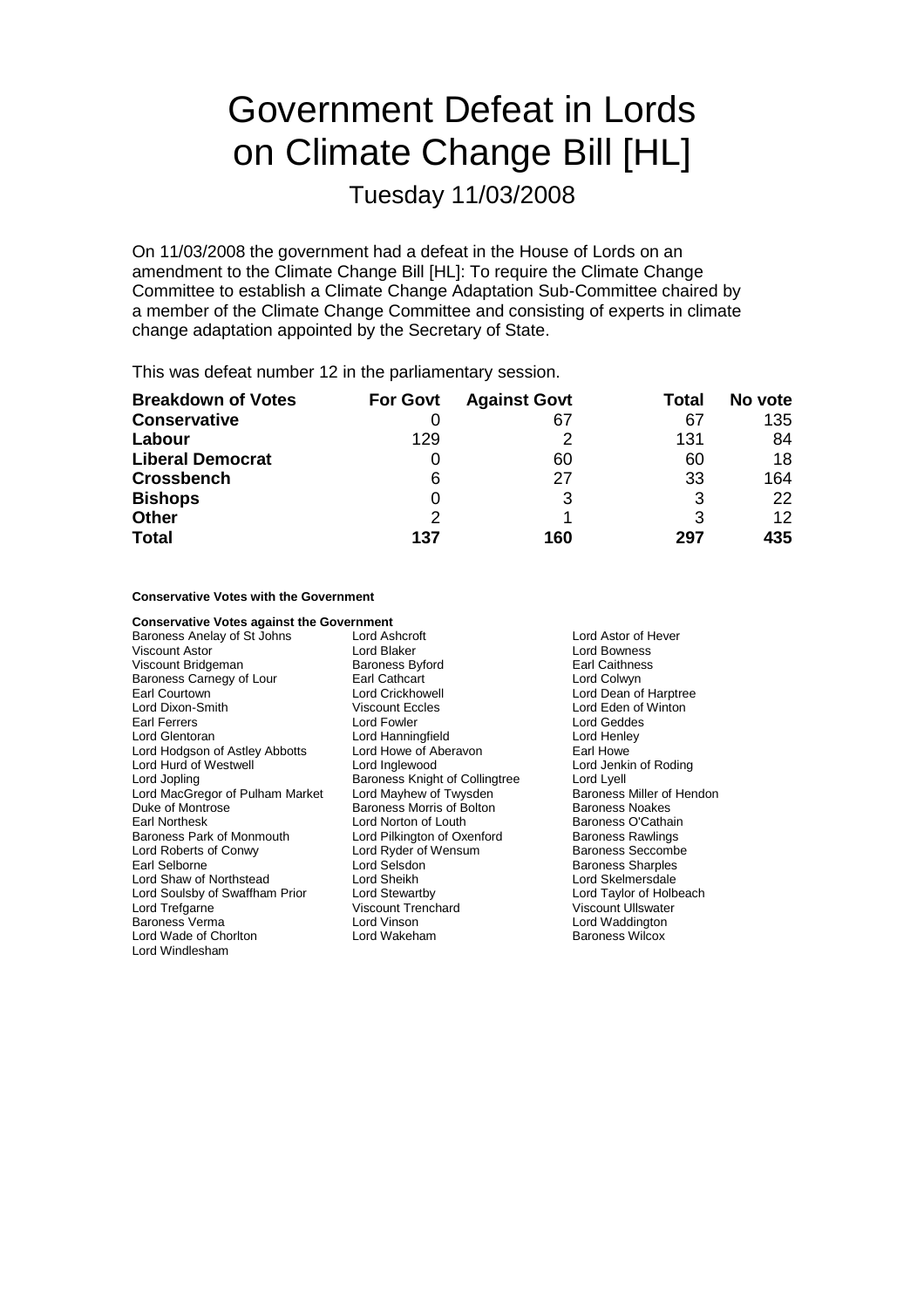#### **Labour Votes with the Government**

Lord Acton Baroness Adams of Craigielea Lord Adonis Lord Ahmed<br>
Lord Anderson of Swansea<br>
Lord Archer of Sandwell<br>
Raroness Andrews<br>
Lord Archer of Sandwell<br>
Raroness Ashton of Upholla Baroness Andrews **Example 2** Lord Archer of Sandwell **Baroness Ashton of Upholland**<br>
Lord Baroness Ashton of Brighton **Cord Baronet**<br>
Lord Baroness Ashton of Brighton Lord Bernstein of Craigweil **Baroness Billingham** Lord Bilston Lord Bilston<br>Baroness Blackstone **Lord Bortie** Lord Borrie **Lord Brackley** Baroness Blackstone Lord Bragg den Lord Brennan March 2016 Exercise Cord Brett<br>Lord Brooke of Alverthorpe Lord Brookman Lord Brooks of Tremorfa Lord Brooke of Alverthorpe Lord Brookman<br>
Lord Burlison<br>
Lord Campbell-Savours Lord Clarke of Hampstead Lord Clinton-Davis Lord Clinton-Davis Lord Corbett of Castle Vale Lord Corbett of Castle Vale Lord Corbett of Castle Vale Lord Corbett of Castle Vale Lord Corbett of Castle Vale Lord Corbett of Cas Lord Davidson of Glen Clova Lord Davies of Oldham Lord Davies Cord Davies Cord Davies Cord Davies Lord Dubs<br>
Lord Desai Lord Dubs Lord Desai Lord Dixon<br>Lord Elder Lord Dixon Lord Dixon Lord Elder **Lord Evans of Parkside** Lord Evans of Parkside Lord Falconer of Thoroton<br>
Baroness Farrington of Ribbleton Lord Faulkner of Worcester Lord Filkin Baroness Farrington of Ribbleton Lord Faulkner of Worcester Lord Filkin<br>Lord Foster of Bishop Auckland Lord Foulkes of Cumnock Baroness Gale Lord Foster of Bishop Auckland Lord Foulkes of Cumnock Baroness Gale<br>Baroness Golding Lord Gordon of Strathblane Baroness Goudie Baroness Gould of Potternewton Lord Graham of Edmonton Lord Griffiths of Haroness Gould of Potternewton Lord Graham of Edmonton Lord Griffiths of Haringey Lord Hart of Chilton **Lord Haworth** Lord Haworth **Communist Communist Communist Communist Communist Communist Communist Baroness Helig Heigham**<br>Baroness Hilton of Eggardon Lord Hollick Communist Communist Baroness Hollis o Baroness Hilton of Eggardon Lord Hollick Baroness Hollis of Heigham Baroness Hollis of Heigham Baroness Hollis<br>Lord Howarth of Newport Baroness Howells of St Davids Lord Howie of Troon Lord Howarth of Newport **Baroness Howells of St Davids** Lord Howie Lord Howie Cord Howie Cord Hughes of Woodside Lord Joffe Baroness Jones of Whitchurch Lord Jones<br>Lord Kirkhill Lord Lavard Lord Leitch Lord Lofthouse of Pontefract<br>
Lord Macdonald of Tradeston Lord MacKenzie of Culkein Lord Macdonald of Tradeston Lord MacKenzie of Culkein Lord Mackenzie of Framwellgate<br>Baroness Mallalieu Baroness Massey of Darwen Lord Maxton Baroness Mallalieu Baroness Massey of Darwen Lord Maxton<br>Baroness Mallalieu Baroness McIntosh of Hudnall Lord McIntosh of Haringey Lord McKenzie of Luton Lord Mitchell Lord Mitchell<br>
Baroness Morgan of Drefelin Baroness Morris of Yardley Lord Morris of Aberavon Baroness Morgan of Drefelin Baroness Morris of Yardley Lord Morris of Aberavon Lord Morris of Manchester Lord O'Neill of Clackmannan<br>Lord Pendry Baroness Pitkeathlev Lord Pendry **Communist Communist Baroness Pitkeathley Lord Plant of Highfield**<br>Baroness Quin **Baroness Ramsay of Cartyale** Lord Rea Baroness Rendell of Babergh<br>Baroness Royall of Blaisdon Baroness Royall of Blaisdon **Lord Sawyer Communist Communist Communist** Lord Samess Scotland of Asthal Lord Smith of Leigh Lord Sewel **Contains Container Simon** Lord Sewel Simon Lord Smith of Leigh<br>
Lord Snape Lord Soley Lord Stone of Black Baroness Taylor of Bolton **Lord Taylor of Blackburn** Baroness Thornton **Lord Torness Thornton**<br>
Lord Torness Thorness Lord Tunnic Lord Tunnicliffe **Lord Tunnic** Lord Tunnic Lord Tunnic Lord Tunnic Lord Tunnic Lord Tunnic L Baroness Turner of Camden Baroness Vadera Communication Cord Warner Lord Warner Lord Warner Cord Warner Cord Warner<br>
Lord Wedderburn of Charlton Lord West of Spithead Charless Whitaker Lord Wedderburn of Charlton Baroness Wilkins Lord Woolmer of Leeds Lord Young of Norwood Green

Lord Barnett<br>
Baroness Billingham<br>
Lord Bilston<br>
Lord Bilston Lord Campbell-Savours Lord Clark of Windermere<br>
Lord Clinton-Davis Lord Corbett of Castle Vale Lord Cunningham of Felling Lord Darzi of Denhal<br>
Lord Davies of Oldham Lord Davies of Coity Lord Cordon of Strathblane Baroness Goudie<br>
Lord Graham of Edmonton Lord Griffiths of Burry Port Lord Harris of Haringey<br>
Lord Haworth Corol Baroness Henig Lord Hoyle Lord Hughes of Woodside Lord Joffe Baroness McIntosh of Hudnall Lord McIntosh Conagh and Lord McIntosh of Hudnall Lord Morgan Baroness Ramsay of Cartvale Lord Rea<br>Lord Rooker Lord Rowlands Lord Soley **Lord Stone of Blackheath**<br>
Lord Taylor of Blackburn **Baroness** Thornton Lord Tunnicliffe **Lord Tunnicliffe** Lord Turnberg<br>Baroness Vadera Lord Warner

Lord Lea of Crondall<br>Lord Macaulay of Bragar

**Labour Votes against the Government** Lord Puttnam Lord Whitty

### **Liberal Democrat Votes with the Government**

### **Liberal Democrat Votes against the Government**

Lord Clement-Jones<br>
Lord Dykes<br>
Viscount Falkland Lord Fearn **Earl Glasgow**<br> **Earl Greaves**<br> **Earl Greaves**<br> **Earl Greaves** 

Lord Addington Lord Ashdown of Norton-sub-Hamdon Lord Avebury<br>
Baroness Barker Baroness Bonham-Carter of Yarnbury Lord Bradshaw Baroness Bonham-Carter of Yarnbury Lord Burnett **Lord Carlile of Berriew Lord Chidgey**<br>
Lord Clement-Jones **Lord Corter** Lord Cotter **Lord Childgey**<br>
Lord Clement-Jones **Lord Corter** Lord Dykes Viscount Falkland Baroness Falkner of Margravine

Baroness Harris of Richmond